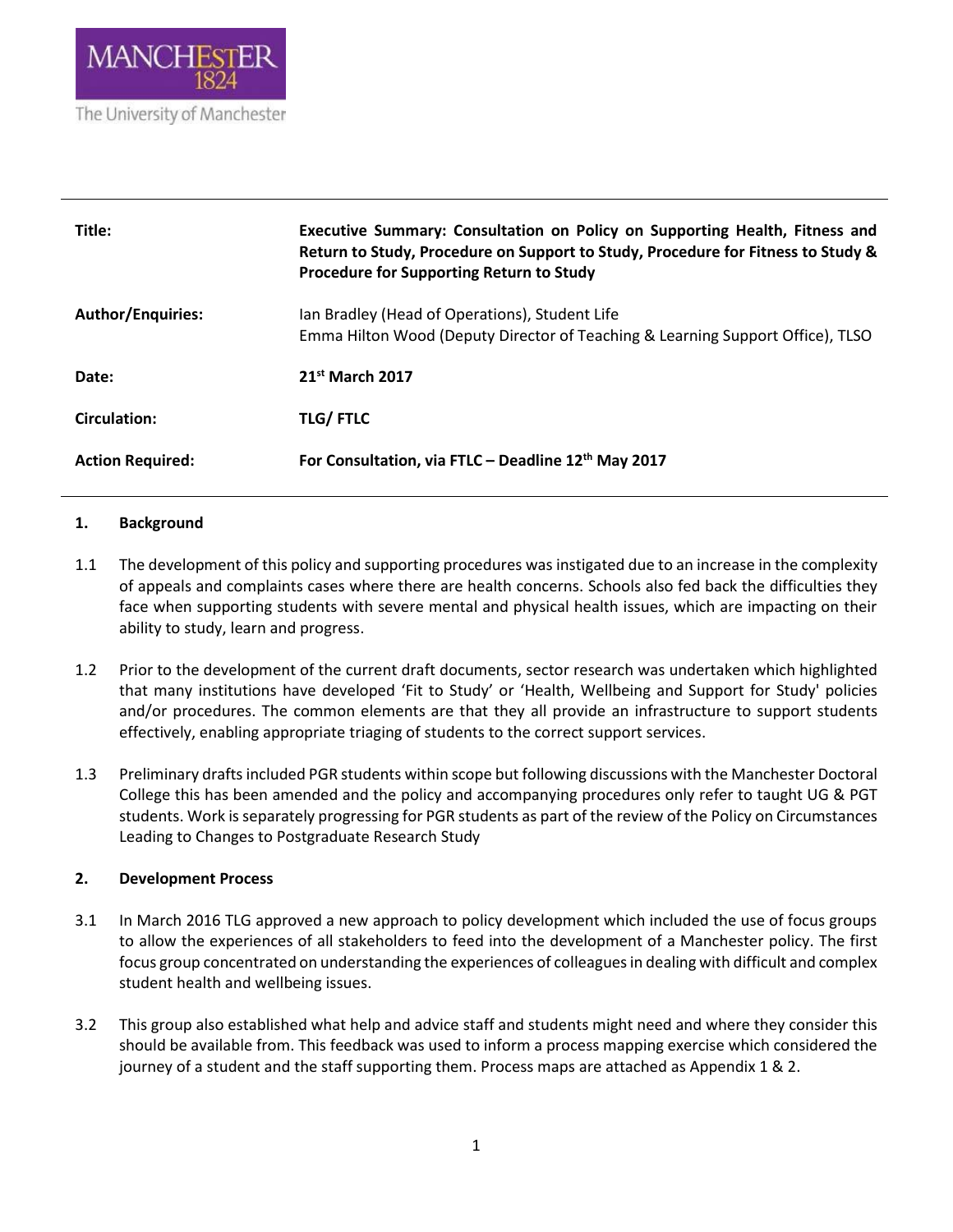- 3.3 The purpose of this first focus group was to ensure that staff experience underpins/forms the basis of the policy. As a result of the first workshop the model was developed of having an overarching policy and three supporting procedures. This model was developed in response to feedback which suggested the focus should be on support and finding routes back to learning and progression for students who faced unique difficulties. The attached process maps show that there are multiple routes back to study and that that return to study is also supported and monitored.
- 3.4 The second workshop allowed colleagues to consider the model of an overarching policy: 'Policy on Health, Fitness and Return to Study' and three supporting procedures:



3.5 Colleagues were also asked to consider the process maps and highlight any concerns that they felt had not been addressed from the previous focus group. Concerns which were highlighted included:

**Resources:** Colleagues were concerned that the process could take additional time and resource. In response to this, it is intended that the procedures will help to more clearly manage the considerable effort which is already occurring across the University to deal with a growing need for extra support. In addition, the Procedure for Fitness to Study provides a much needed triage mechanism for cases that Schools are struggling to deal with.

**School role in Fitness to Study:** Colleagues expressed a concern with regards to the role indicated in the Procedure for Fitness to Study, which had a working title of 'Wellbeing Officer'. It was perceived that supporting students was too much work for one person. To clarify it is not the intention that this role provides the support but that it maintains a School oversight of the support activities that are currently in place, especially those cases which could be considered for referral to the Procedure for Fitness to Study. The role is intended to be the link between 'Support to Study' and 'Fitness to Study' and this has been expanded upon in the Procedure for Supporting Study in the hope of providing clarity on the expectation of this role.

**Relationship of the Policy/ Procedures to other Policy/ Procedures:** Colleagues indicated that thought needs to be given to the relationships between the new policy/ procedures and Fitness to Practice, Wellbeing Strategy, Policy on Mental Health and Conduct and Discipline regulations. This was noted and comments are being fed into the Review of the Policy on Mental Health. Colleagues from FBMH attended the focus group and felt that the new policy/ procedure would be helpful but that care would be needed to provide guidance for staff and students with regards when to use the different procedures. Consultation feedback from colleagues with experience of Fitness to Practice and Conduct and Discipline will be very welcome on this issue, which will inform the provision of guidance at implementation.

**Fast Tracking serious cases:** The policy and procedures were written to ensure the minimum of bureaucracy, whilst ensuring that decision making was well informed and followed the principles of Natural Justice; including ensuring students were always party to the information which was being considered, were given